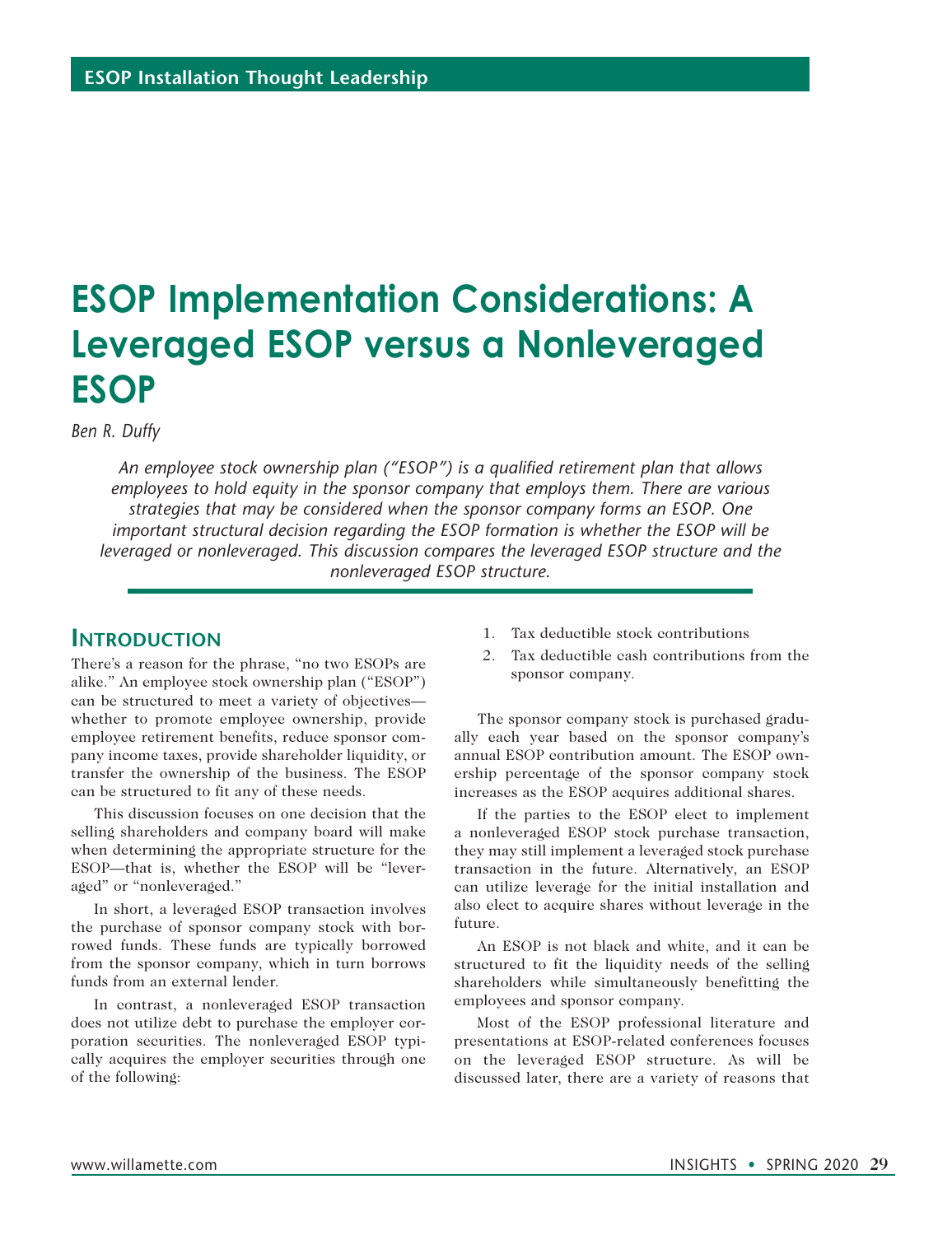leveraged ESOPs are popular among the ESOP community in general and ESOP professional advisers in particular.

Despite their popularity in the ESOP community, the National Center of Employee Ownership ("NCEO") analysis of Department of Labor data reports that only 46 percent of ESOPs are leveraged.1

The following discussion provides a background of various characteristics and advantages associated with leveraged and nonleveraged ESOP structures. The following sections address the transaction structure, income tax considerations, and accounting for leveraged ESOPs and nonleveraged ESOPs.

## **Transaction Structure**

## **Leveraged ESOP Structure**

In a typical leveraged ESOP transaction, the sponsor company enters into a loan agreement with an outside lender and/or the selling shareholder(s) (the "external loan"). The sponsor company lends the proceeds from the bank loan to the ESOP trust (this is referred to as the "internal loan"). The ESOP trust uses the cash received from the sponsor company to purchase the sponsor company stock from the selling shareholder(s).

The typical leveraged ESOP transaction structure is presented in Figure 1.

A leveraged ESOP transaction allows the shareholder(s) to sell part or all of their interest in the sponsor company up front. This transaction is accomplished by utilizing debt (i.e., leverage).

The ESOP may acquire up to 100 percent of the outstanding equity in the business using a leveraged ESOP transaction. Typically, the acquisition of a 100 percent interest by the ESOP will consist of both cash and noncash consideration, such as a note issued from the seller to the sponsor company.

If the sponsor company obtains financing from a financial institution, then the seller note will likely be subordinated to the other debt and have a delayed payment schedule (often with payment in kind interest and/or warrants).

Often, the ESOP will acquire at least 30 percent of the equity in the sponsor company in the initial leveraged ESOP transaction to take advantage of the Internal Revenue Code ("Code") Section 1042 capital gains deferral. If the ESOP initially acquires less than 100 percent of the outstanding equity, then future purchases of equity by the ESOP can be on a leveraged or nonleveraged basis.

The sponsor company stock purchase/sale financing may also benefit from enhanced credit—if the selling shareholders pledge the qualified replacement property purchased by the selling shareholder in a Section 1042 rollover transaction.

After a leveraged transaction structure is implemented, shares are allocated to participant accounts based on the amortization of the internal loan (either

> based on principal payments or principal and interest payments on the internal loan, per the terms of the plan document).

> The terms of the internal loan typically will not match the terms of the external loan. The terms of the internal loan are typically estimated to:

- 1. provide a target level of retirement benefits for participants and
- 2. manage the repurchase obligation relating to shares in participant accounts.

Figure 2 presents the typical repayment of the internal loan, using the principal and interest method.



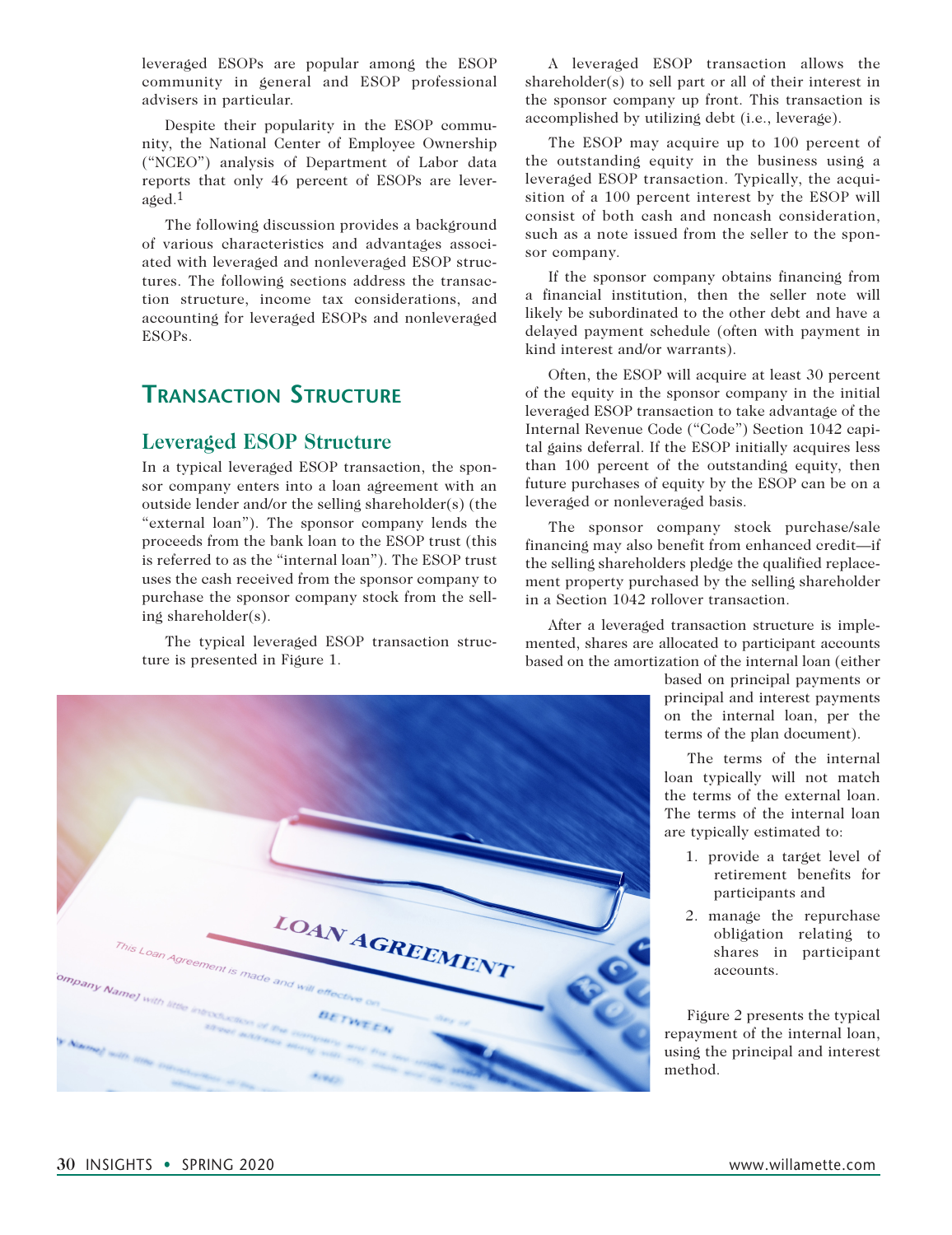**Figure 1**

**Typical Leveraged ESOP Structure for the Initial Purchase of the Sponsor Company Stock**



#### **Figure 2**

**Typical Leveraged ESOP Structure for the Repayment of the ESOP Sponsor Company Stock Acquisition Loan**

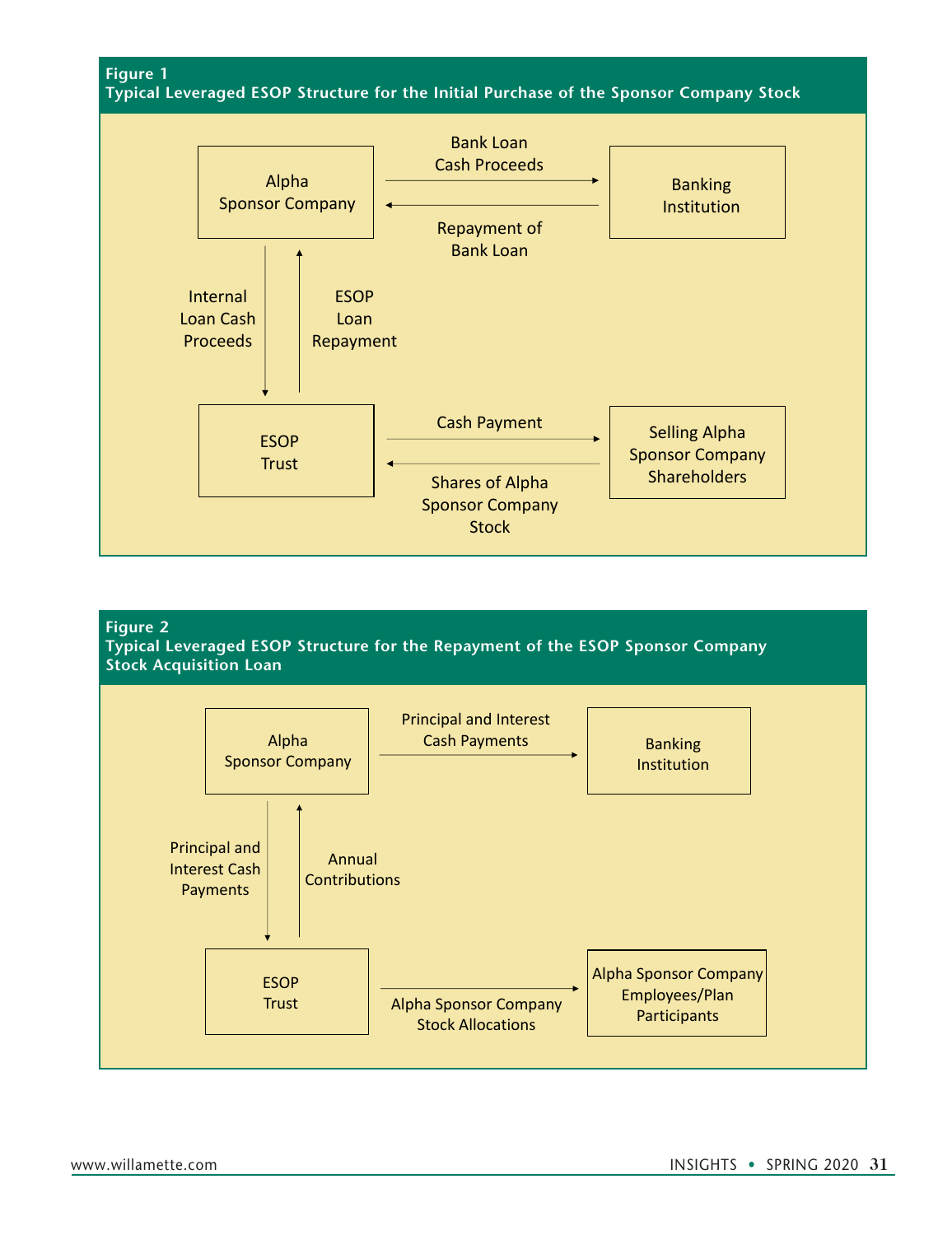To calculate the number of shares released from treasury (that is, the shares allocated to the ESOP participant accounts) using the principal and interest method, the principal and interest paid is divided by the current and future principal and interest, multiplied by the total unreleased ESOP shares.

The number of released shares calculation is similar when using a principal only method, except the numerator and denominator do not include annual interest payment and current and future interest, respectively.

The principal only method is only allowed if the internal loan provides for annual payments of principal and interest at a cumulative rate, with payments at least equal to level annual payments for a period of 10 years.2

After the shares are released and allocated to participant accounts, they produce a repurchase obligation liability. A repurchase obligation is the obligation to repurchase shares from an ESOP participant in accordance with the plan documents. The repurchase obligation is typically triggered by a retirement, separation of service, or participant diversification election.

Although the stock repurchase liability is typically funded by the sponsor company, it is not recorded as a liability on the sponsor company's balance sheet. However, the sponsor company is required to bring attention to the liability in the notes to its audited financial statements.

#### **Nonleveraged ESOP Structure**

A nonleveraged ESOP transaction is often less complicated and involves fewer parties than a leveraged ESOP transaction. A nonleveraged ESOP transac-

**Typical Nonleveraged ESOP Sponsor Company Acquisition Transaction Structure**

tion involves the contribution of cash or stock to the ESOP trust by the sponsor company.

If stock is contributed directly to the ESOP, then the stock can be allocated to participant accounts. If cash is contributed to the ESOP, then the ESOP will typically buy stock from the selling shareholders. Then, the stock will be allocated to the ESOP participant accounts.

The typical nonleveraged ESOP contribution structure is presented in Figure 3.

Alternatively, the sponsor company could redeem shares from the selling shareholders. The sponsor company would then contribute shares to the ESOP.

A nonleveraged ESOP typically results in a slower ownership transition than a leveraged ESOP. The ESOP acquisition of stock will be based on annual cash or stock contributions from the sponsor company, as opposed to debt financing. The annual cash or stock contributions are made on a pretax basis.

When purchasing stock from a shareholder using the nonleveraged ESOP transaction structure, the acquisition of the ESOP stock typically is based on the following:

- 1. The sponsor company's available cash flow in any given year, which may be limited by the annual tax deductible contribution limits equal to 25 percent of the payroll for eligible ESOP participants, as set forth in the Code
- 2. The value of the sponsor company stock

Mature sponsor companies that have ample cash flow will typically be able to acquire company stock at a faster rate than sponsor companies that require operating cash flow for growth.

#### Selling Alpha Sponsor Company Shareholders ESOP Trust Alpha Sponsor Company Employees/Plan **Participants** Alpha Sponsor Company **Stock Stock** Cash Cash

**Figure 3**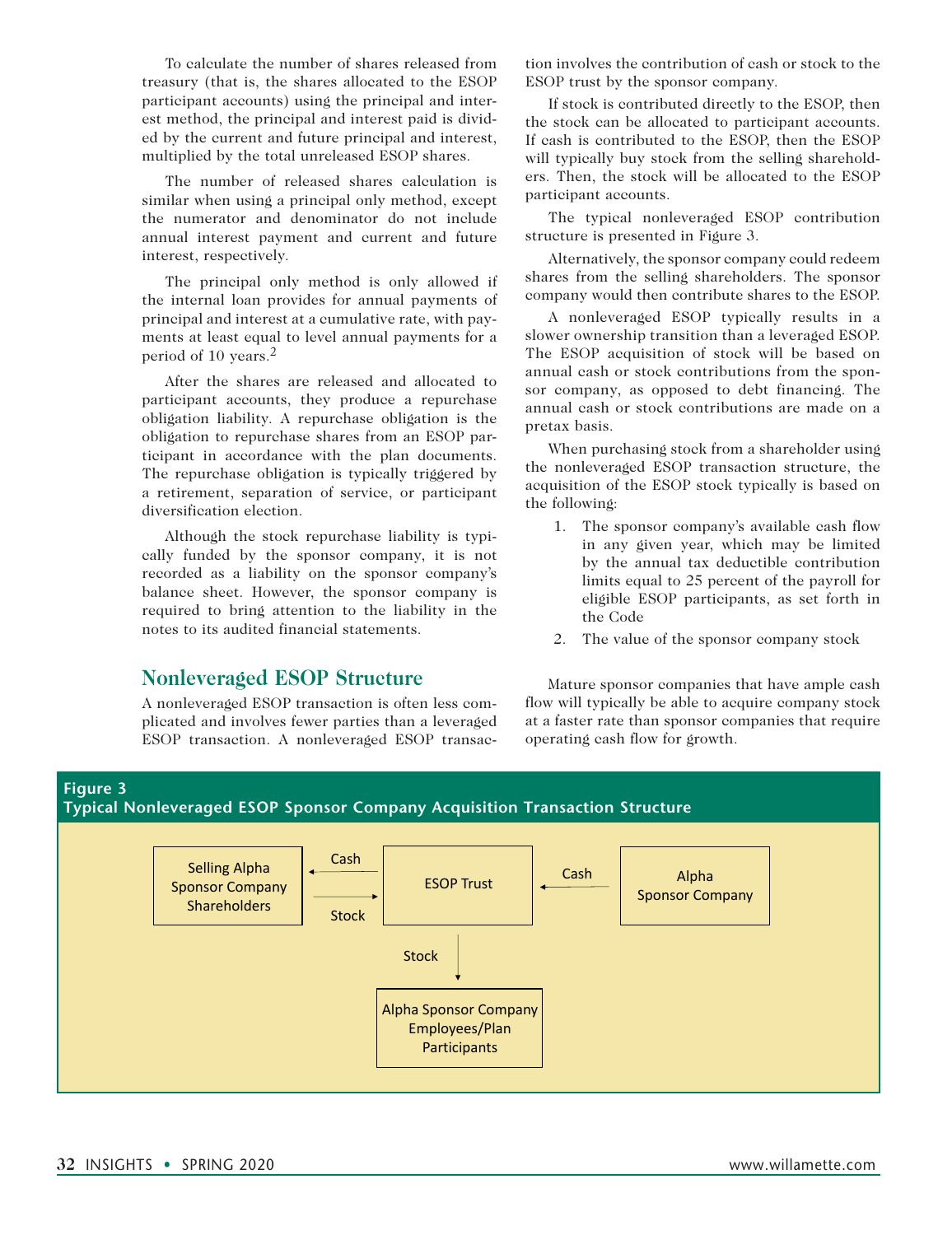If ownership transition is not an immediate objective, then the sponsor company may choose to issue the ESOP shares from treasury. This transaction would provide retirement benefits and employee ownership, while increasing current cash flow.

## **Income Tax Considerations**

The income tax benefits associated with ESOP transactions may be one of the primary incentives for undergoing an ESOP transaction. There are various tax benefits available to ESOP sponsor companies and selling shareholders.

Many of the available income tax benefits depend on the following:

- 1. The structure of the ESOP sponsor company stock purchase transaction
- 2. The organization of the sponsor company

## **Leveraged ESOP**

There are various economic and income tax advantages associated with a leveraged ESOP. These advantages are available to the sponsor company and the selling shareholders. A leveraged ESOP enjoys all of the income tax benefits of a nonleveraged ESOP— and several additional benefits.

#### **Sponsor Company**

If the ESOP sponsor company is structured as a C corporation, the sponsor company can deduct principal and interest payments on the internal loan for federal income tax purposes. The sponsor company may deduct additional contributions that are equal to or less than 25 percent of total eligible payroll of the ESOP participants.

S corporations pass income, losses, deductions, and credits through to the company shareholders for federal income tax purposes. Shareholders report the income, losses, deductions, and credits on their personal tax returns at their individual income tax rates. This procedure allows S corporations to avoid double taxation on corporate income.

The ownership interest held by the ESOP does not incur federal income taxes. Therefore, an S corporation that is wholly owned by an ESOP does not owe federal income taxes.



If the sponsor company has multiple investors, cash distributions that are made to cover the tax liability of non-ESOP shareholders are made on a pro rata basis. The cash is allocated to ESOP participants, and the cash may be used to fund future stock purchases or make other investments.

A leveraged ESOP transaction generally maximizes the tax benefits for C corporation and S corporation sponsor companies.

#### **Selling Shareholders**

The main benefit available to selling shareholders is the Code Section 1042 election. Section 1042 allows a selling shareholder to defer capital gains tax on the sale of the private company to the ESOP. All else equal, the seller would, therefore, realize greater net after-tax proceeds when selling the sponsor company stock to the ESOP.

The Section 1042 election eligibility requirements include the following:

- 1. The sponsor company should be a C corporation.
- 2. The selling shareholder(s) should hold the company stock for at least three years prior to the sale.
- 3. As a result of the transaction, the ESOP should own:
	- a. at least 30 percent of the stock after the sale or
	- b. at least 30 percent of the total value of the sponsor company.
- 4. The seller should reinvest the sale proceeds into a qualified replacement property within 12 months of the transaction.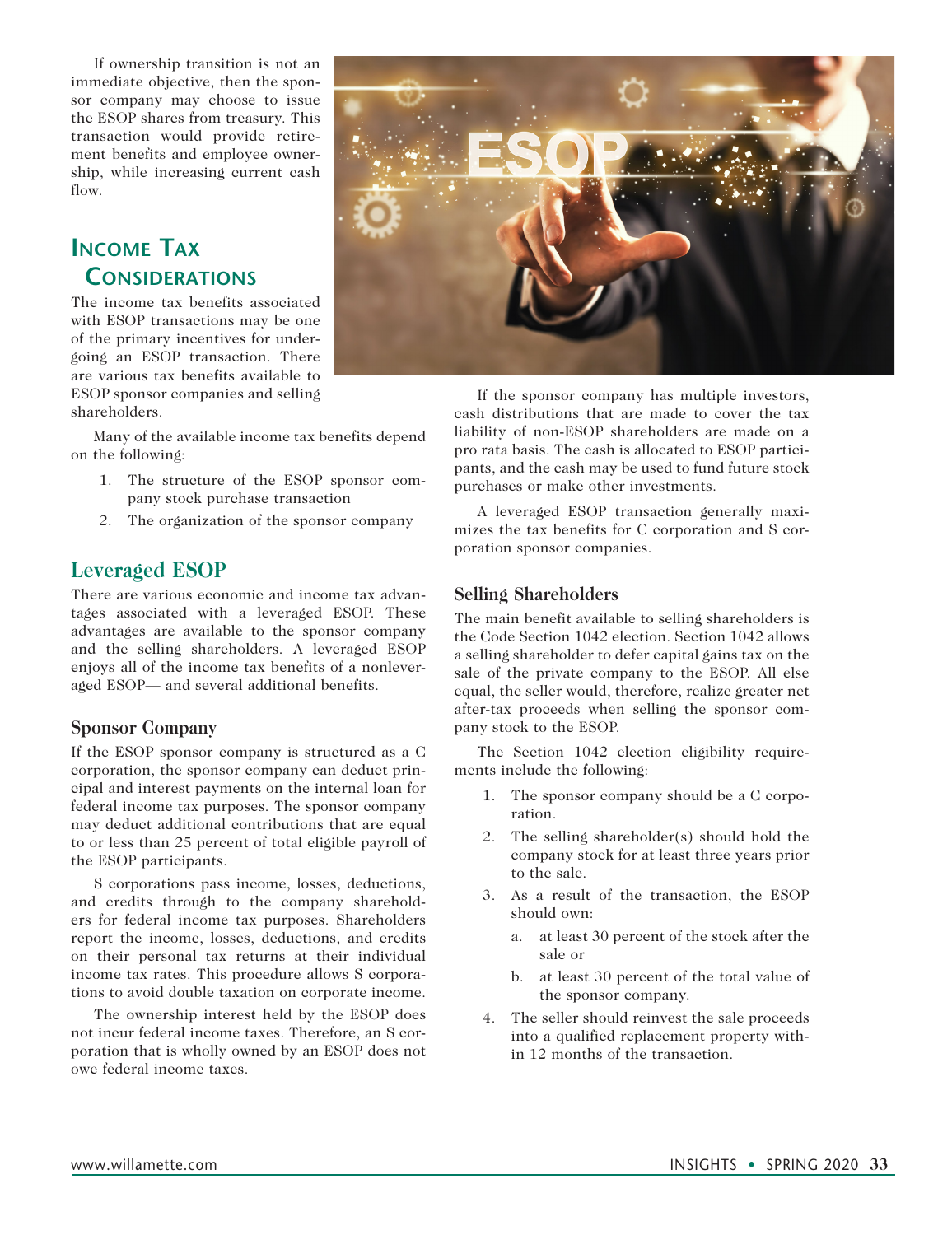## **Nonleveraged ESOP**

Compared to the income tax benefits available to a leveraged ESOP, the income tax benefits of a nonleveraged ESOP are limited. The sponsor company receives an income tax deduction equal to the amount contributed to the ESOP (as long as the contributions are consistent with the deduction limits set forth in the Code).

S corporation nonleveraged ESOPs have the same benefits as leveraged ESOPs. However, the slower ownership transition means that the tax benefits will be realized over a longer period.

## **Financial Considerations**

The board of directors may consider the impact that the ESOP structure could have on a company's financial statements. The ESOP assets are not included on a company's balance sheet, but they are included as assets within the ESOP trust.

## **Leveraged ESOP**

If considering an ESOP transaction, especially a leveraged ESOP transaction, it is important to understand ESOP accounting policies and the impact the internal and external loans may have on the company's financial statements.

The receivable associated with the internal loan, made to the ESOP, is not to be recorded as an asset of the sponsor company. Instead, the loan is recorded against equity as unearned ESOP shares. Federal Accounting Standards Board ("FASB") Accounting Standards Codification ("ASC") Topic 718-40 provides accounting guidance for recording the earned and unearned ESOP shares.

A sponsor company will record compensation expense, as the sponsor company makes contributions to the ESOP. Contributions made to the ESOP trust are tax deductible up to 25 percent of the covered payroll.

The external loan receives the same financial statement treatment as normal external financing. The external loan is recorded as a liability on the sponsor company balance sheet and the interest payments made on the external loan are recorded as an expense.

C corporations may be eligible for additional income tax deductions associated with the internal loan. These C corporation income tax deductions include the following:

 $\blacksquare$  Additional tax deduction of up to 25 percent of covered payroll expense for the

repayment of the principal on the internal loan<sup>3</sup>

 $\blacksquare$  Contributions applied for interest payments on the internal loan4

It is important to consider that the terms of the internal loan and the external loan will often be different. Often, the sponsor company will structure the internal loan with a longer term than the external loan. This structure allows the sponsor company to allocate shares to participate accounts over a longer period while the sponsor company services the external debt at an accelerated rate.

The share allocation creates a repurchase obligation liability for the sponsor company. However, the repurchase obligation liability is not a recorded liability, but it is mentioned within the notes of the company's financial statements.

The impact of the external loan on the sponsor company's financial statements may be a primary consideration when determining how to structure the ESOP. Typically, the external loan will decrease the value of the sponsor company equity. The leverage from the transaction may prevent the sponsor company from having the necessary capital for future growth initiatives.

## **Nonleveraged ESOP**

The nonleveraged ESOP structure typically does not impact the sponsor company's financial statements as significantly as a leveraged ESOP transaction. The initial contribution to a nonleveraged ESOP is very similar to making an employer contribution to a 401(k) plan.

The sponsor company will record the contribution of cash or stock to the ESOP as a compensation expense on the income statement. This compensation expense figure will be equal to the total cash, or the fair market value of the shares, contributed to the ESOP.

The accounting impact of this contribution on the sponsor company's financial statements is summarized below:

| Financial Statement Accounts Debit |           | Credit    |
|------------------------------------|-----------|-----------|
| Cash or Common Stock               |           | \$100,000 |
| <b>ESOP</b> Contributions          | \$100,000 |           |

In accordance with the plan document of the ESOP, shares are then allocated to the participant accounts. This allocation creates a repurchase obligation for the company, which is mentioned in the notes to the financial statements. The magnitude of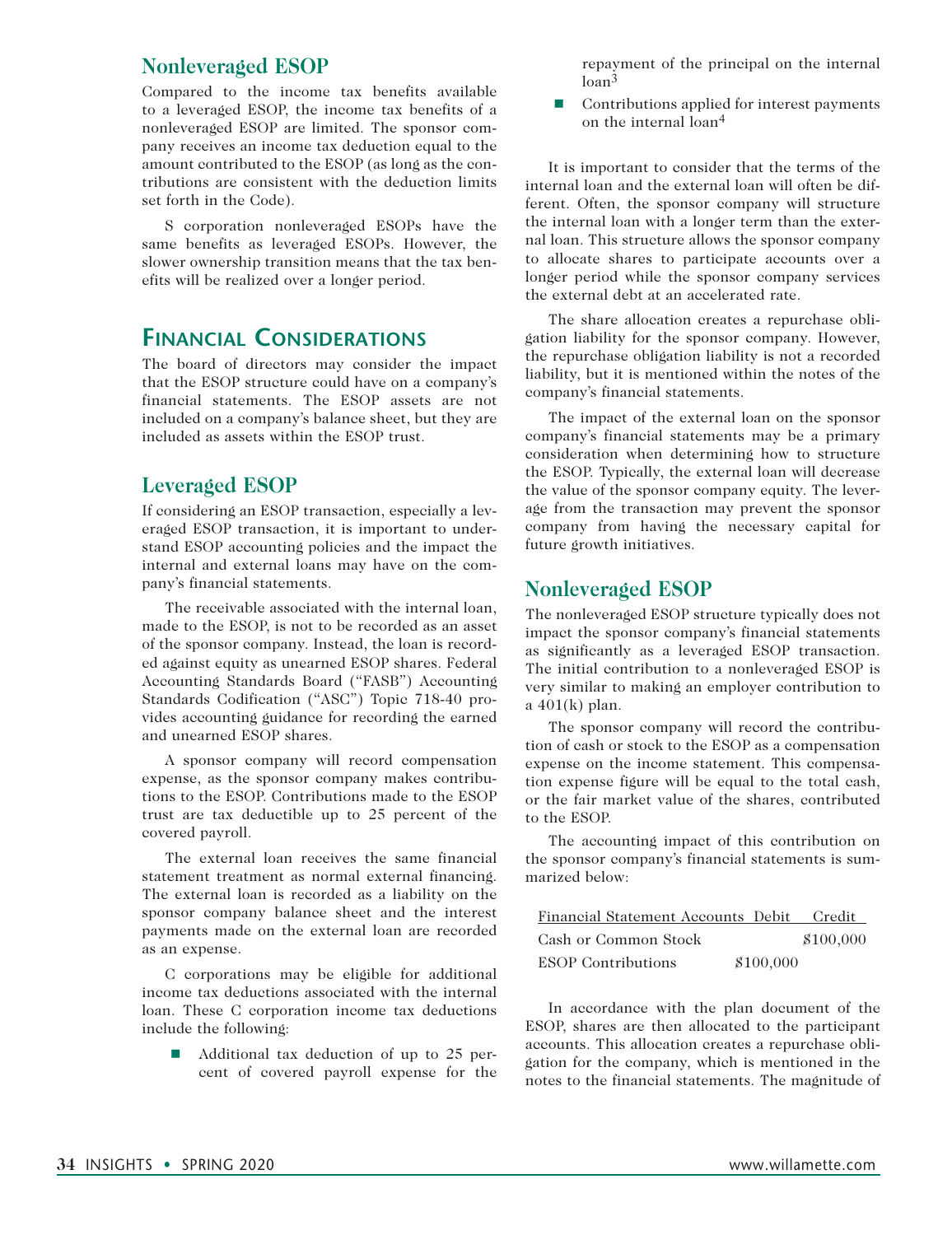the repurchase obligation liability will increase as the ESOP acquires more shares.

Since a nonleveraged ESOP transaction does not require external funding and the establishment of new debt obligations, the sponsor company is more likely to have available capital for growth initiatives.

A financial feasibility analysis can be performed to estimate the financial impact of the leveraged and nonleveraged ESOP structures. The considerations of the financial feasibility analysis with respect to the decision to use leverage are discussed below.

## **Fiduciary Considerations**

Fiduciary liability concerns may be an additional consideration when determining which ESOP structure is the most appropriate. There are few litigation cases involving nonleveraged ESOP transactions.

However, there have been dozens of litigation cases associated with leveraged ESOP transactions. The allegations in these cases typically involve a trustee breach of fiduciary duties. The plaintiffs in the cases often argue that the ESOP trustee caused the ESOP to enter into a prohibited transaction by paying more than fair market value for the subject shares.

Leveraged ESOP transactions are often more expensive to implement than nonleveraged ESOP transactions. This is due to the size and complexity of a leveraged ESOP transaction.

Leveraged ESOP transactions often require several professionals with specific qualifications to be involved in the deal process. The professionals involved may include administrators, attorneys, trustees, valuation advisers, investment bankers, and other specialists. The higher audit risk and related fiduciary liability risk also could increase the total cost of installing a leveraged ESOP.

Nonleveraged ESOP transactions are typically smaller in size and complexity than leveraged ESOP transactions. The smaller size and complexity typically decreases the initial installation expense (in terms of professional fees).

In either transaction structure, it may be advisable for the sponsor company to obtain fiduciary liability insurance. The expense and necessary coverage, however, is likely to be significantly greater following a leveraged ESOP transaction.

# **Determining the Most Appropriate Structure**

An ESOP can be an effective vehicle for structuring the sale of a private company business. Several specific factors may influence the decisions to undergo a leveraged or nonleveraged ESOP transaction.

Leveraged ESOP transaction structures are often selected by selling shareholders with the following attributes:

- $\blacksquare$  Motivation to quickly liquidate their ownership
- n Motivation to diversify their asset holdings
- Satisfaction with the current fair market value of the company

Leveraged ESOP transaction structures are often selected by sponsor companies with the following attributes:

- $\blacksquare$  Financial ability to acquire a significant liability
- $\blacksquare$  Financial ability to incur additional implementation expenses
- n Financial ability to incur additional fiduciary liability insurance expenses

Nonleveraged ESOP transactions are often more appropriate for selling shareholders with the following attributes:

- No immediate liquidation needs
- $\blacksquare$  Incentive to continue participating in the growth of the company

Nonleveraged ESOP transactions are often more appropriate for sponsor companies with the following attributes:

- Inability or lack of desire to acquire a significant liability
- **n** Plans to incur major capital expenditures for growth initiatives
- Concern regarding the potential fiduciary liability risk associated with leverage ESOP transactions
- $\blacksquare$  Multiple shareholders with the need for future liquidity

When determining which transaction structure is most appropriate, it is important to balance the needs of the various constituents of the transaction. It is also important to consider that selecting a specific transaction structure (leveraged or nonleveraged) does not prevent a company from undergoing the alternative transaction structure in the future.

Exhibit 1 summarizes many of the considerations related to a leveraged and a nonleveraged ESOP transaction.